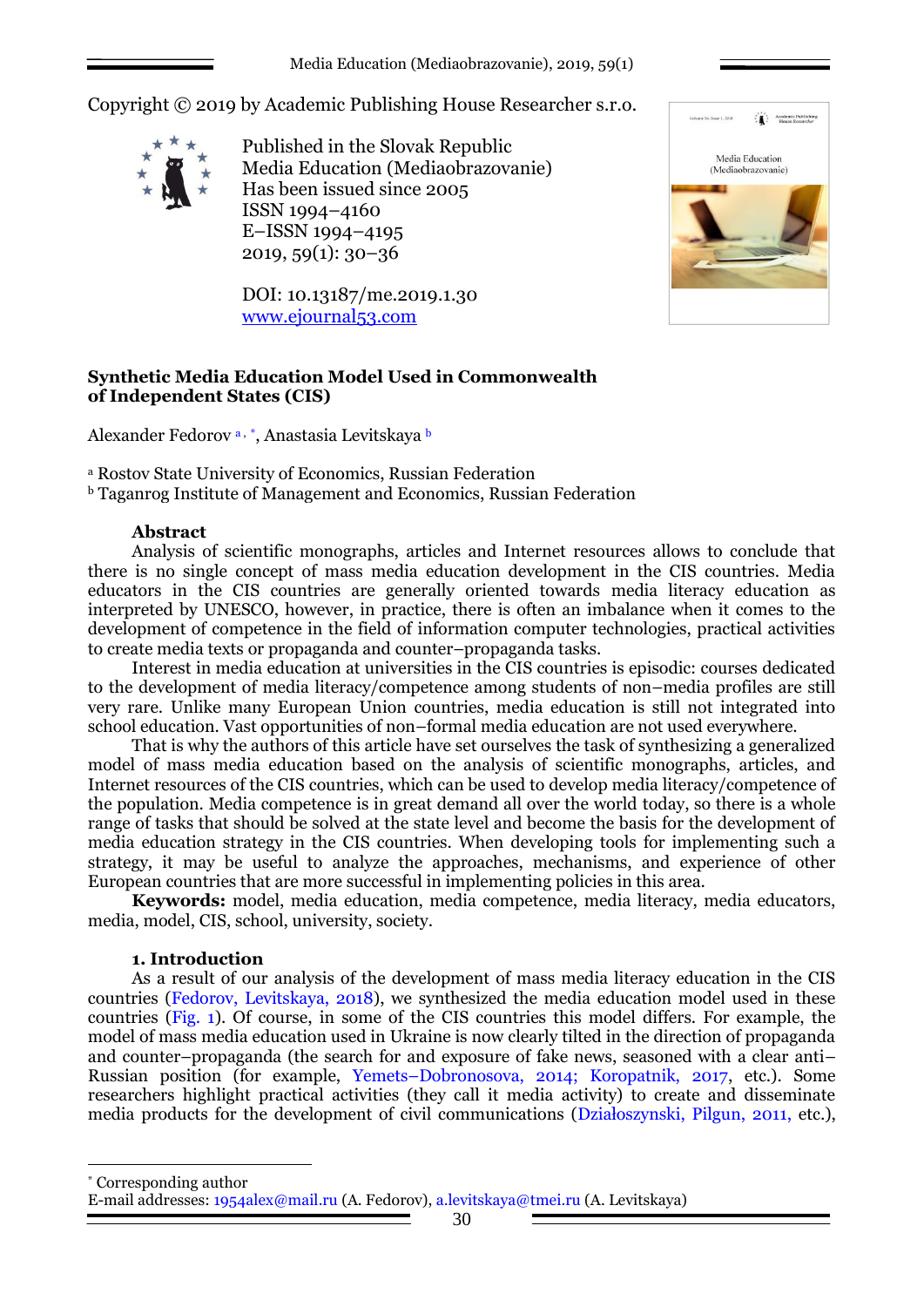others – ethical and aesthetic problems of media education (Baranov, 2002; Penzin, 2004), and others – the information component of media culture (Gendina, 2013; 2017, etc.).

## **2. Materials and methods**

Materials of our research are academic writings on media literacy education published in a variety of the Commonwealth of Independent States (CIS), as well as Internet sites, and evidence of the practical application of media education in the CIS countries, accumulated from 1992 to the present time. Methodology is based on theoretical framework on the relationship, interdependence and integrity of the phenomena of reality, the unity of the historical and the logical in cognition, the theory of the dialogue of cultures by M. Bakhtin  $-V$ . Bibler (taking into account the theoretical concepts developed by such well–known researchers as Y. Lotman, U. Eco and others). The research is based on a content approach (identifying the content of the process being studied, with due regard to the aggregate of its elements, interaction between them, their nature, access to facts, analysis and synthesis of theoretical conclusions, etc.) and a comparative approach.

The following methods are used: data collection (dissertations, extended abstracts of Ph.D. dissertations, monographs, articles, reports) related to the project's theme, analysis of academic literature, theoretical analysis and synthesis; generalization and classification; content analysis.

## **3. Discussion**

Media education models developed in the CIS countries can be generally divided into the following main groups:

– models more focused on the analysis of the role and functions of media and media culture in society; on the analysis of media texts (with emphasis on aesthetic and ethical aspects: Baranov, 2002; Penzin, 2004, or the development of analytical thinking in general: Gendina, 2013; 2017; Korochensky, 2005, etc.);

– models focused on practical activities in the field of media culture (so–called media activity) (Beknazarova, 2011; Działoszynski, Pilgun, 2011; Zhurin, 2009; Muradyan, Manukyan, 2017, etc.);

– models focused on the ideas of a civil & democratic society (Działoszynski, Pilgun, 2011; Imankulov et al., 2018; Shturkhetsky, 2018, etc.), promoted in recent years by media agencies of the European Union countries in Kazakhstan, Kyrgyzstan, Azerbaijan, Uzbekistan and Moldova;

– Journalism models, designed mainly to prepare young audience for admission to the faculties of journalism (Jalilov, 2010; Korkonosenko, 2004; 2015; Vartanova, 2015; Zhilavskaya, 2008, etc.);

– Counter–propaganda models, focused on the search for fake media messages and propaganda / counter–propaganda (Bucataru, 2018; Koropatnik, 2017, etc.).

This is why there is a need to develop a balanced model of media literacy education that takes into account all types of activities on media material – from analytical to practical.

# **4. Results**

So, on the basis of the analyzed theoretical, methodical works and practical experience (Akhmetova et al., 2013; Baranov, 2002; Beknazarova, 2011; Bondarenko, 2009; Fateeva, 2007; 2015; Fedorov, 2001; 2007; Gendina, 2013; 2017; Gudilina, 2007; Imankulov, etc., 2018; Ivanov et al., 2011; Izmailova, 2016; Jalilov, 2010; Kirillova, 2005; Korkonosenko, 2004; 2015; Korochensky, 2005; Kovbasa, 2013; Muradyan, Manukyan, 2017; Onkovich, 2007; 2009; 2013; 2016; Sharikov, 2012; Shturkhetsky, 2018; Venediktov, 2015; Zhizhina, 2009; Zhurin, 2009, etc.) we synthesized the media education model used in CIS countries as follows:

*Definitions of key concepts:* generally consistent with UNESCO's position that "An inclusive concept of media education has three main objectives: to give access to all kinds of media that are potential tools to understand society and to participate in democratic life; to develop skills for the critical analysis of messages, whether in news or entertainment, in order to strengthen the capacities of autonomous individuals and active users; to encourage production, creativity and interactivity in the different fields of media communication" (UNESCO, 2007).

*Conceptual framework:* synthesis of socio–cultural and practical theories of media education, often complemented by the theory of critical thinking development.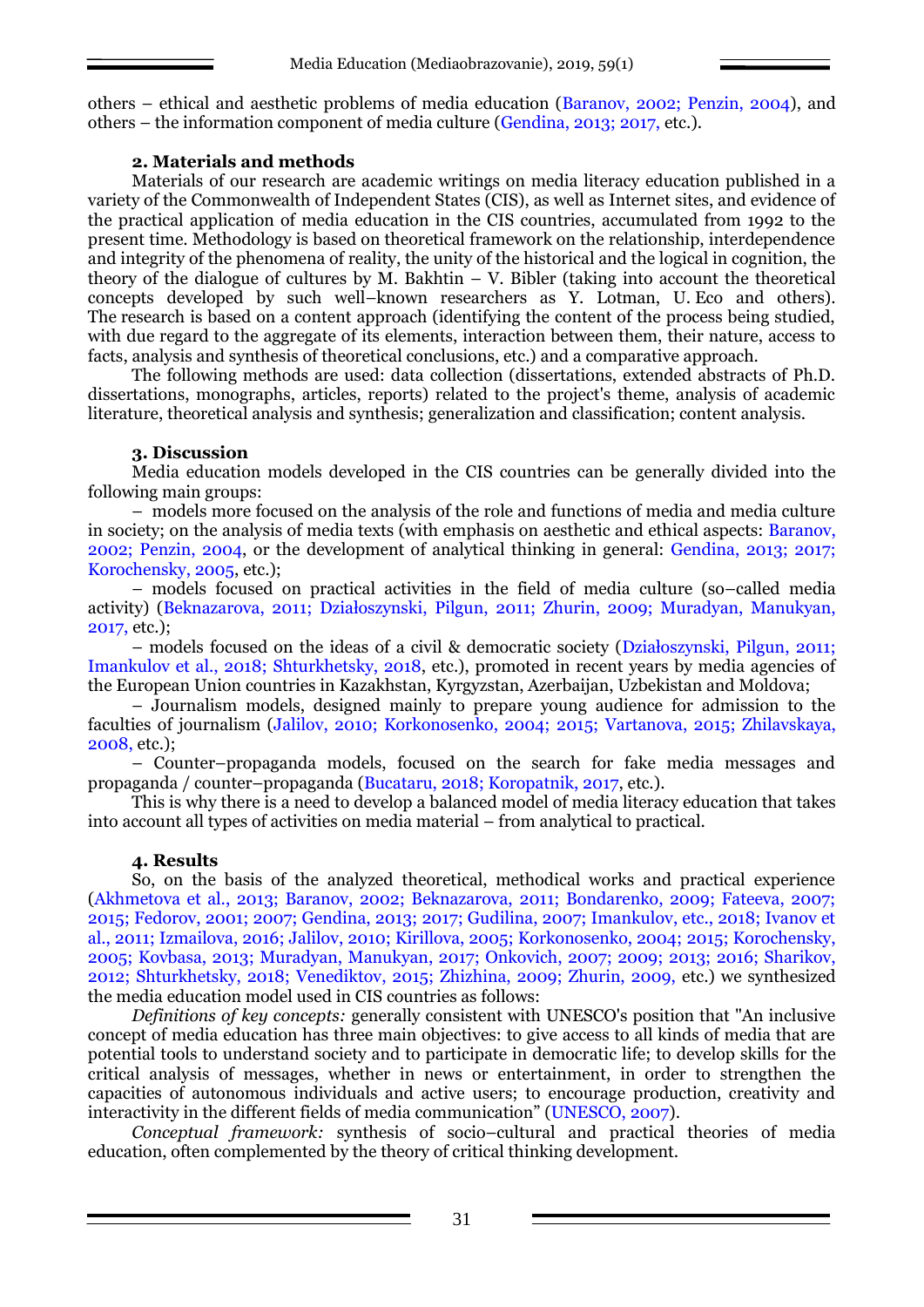*Objectives:* To develop media literacy/competence of the audience (i.e. analytical, creative, communicative abilities in relation to media, skills of interpretation, analysis and evaluation of media texts, creation and dissemination of media texts in society).

*Objectives:* To develop the following skills among the audience:

– Practical activities (creation and dissemination of humanistically oriented media texts is carried out on the basis of mastering appropriate technologies);

– Analytical activity (on the basis of the obtained knowledge on the theory and history of media culture, the audience develops skills to analyze the role and functions of media in society, the analysis of media products, i.e. media texts of different types and genres);

*Areas of application and organizational forms*: development of media literacy/competence in educational institutions of different types and levels (integration into mandatory disciplines, specialized classes, elective courses, etc.), in cultural and leisure organizations, through distance learning, media agencies and self–education;

*Possible results of the implementation of this media education model*: a significant increase in the level of media literacy / competence of the mass audience.

*Media literacy / competence development methods for mass audiences:*

1) *by sources of knowledge*: verbal (lectures, talks, discussions about media and media culture, including the creation of problem situations); visual (demonstration of media texts, illustrations); practical (performance of various creative role–playing and game tasks of a practical nature on the media material) (Baranov, 2002; Fedorov, 2001; 2007; Ivanov, etc., 2011; Kovbasa, 2013; Muradyan, Manukyan, 2017; Onkovich, 2007; 2013; 2016; Shturkhetsky, 2018, Zhurin, 2009, etc.);

2) *by cognitive activities*: explanatory and illustrative (a teacher providing certain information about media culture and media education, perception and assimilation of this information by the audience); problematic (problem analysis of certain situations in the field of media culture and / or media texts to develop analytical thinking); research (organization of research activities of the audience related to media culture and media education) (Akhmetova et al, 2013; Baranov, 2002; Beknazarova, 2011; Bondarenko, 2009; Fateeva, 2007; 2015; Fedorov, 2001; 2007; Gendina, 2013; 2017; Gudilina, 2007; Imankulov et al, 2011; Izmailova, 2016; Jalilov, 2010; Kirillova, 2005; Korkonosenko, 2004; 2015; Korochensky, 2005; Kovbasa, 2013; Muradyan, Manukyan, 2017; Onkovich, 2007; 2009; 2013; 2016; Sharikov, 2012; Shturkhetsky, 2018; Venediktov, 2015; Zhizhina, 2009; Zhurin, 2009, etc.).

*The main sections of the content of media education programs* are based on the study of key concepts of media literacy education (media education, media competence, media literacy, media category, media agency, media language, media technology, media representation, media audience, etc.):

– place and role of media culture and media education in the world; types, genres, language of media;

– main terms, theories, key concepts, directions, and models of media education (to a greater extent it concerns the level of higher education);

– the main historical stages of media education development in the world and in specific countries (more relevant to the level of university education);

– media practice technologies (including role–playing and playful activities).

– development of media literacy / competence ability to analyze the role and functioning of media culture (including media products, i.e. media texts) in society (hermeneutic, ideological, philosophical, iconographic, gender, ethical, aesthetic, semiotic, structural, content, stereotype analysis, cultural mythology analysis, character analysis, etc.) (see, for example, Akhmetova et al., 2013; Fedorov, 2007; Imankulov et al., 2018; Onkovich, 2007; 2013; 2016).

The media education model we have synthesized and applied in CIS countries includes the following structural blocks (Fig. 1):

1) *Initial Diagnostics Unit*: diagnostics of media literacy/competence levels of a specific audience in relation to the media culture before the beginning of training;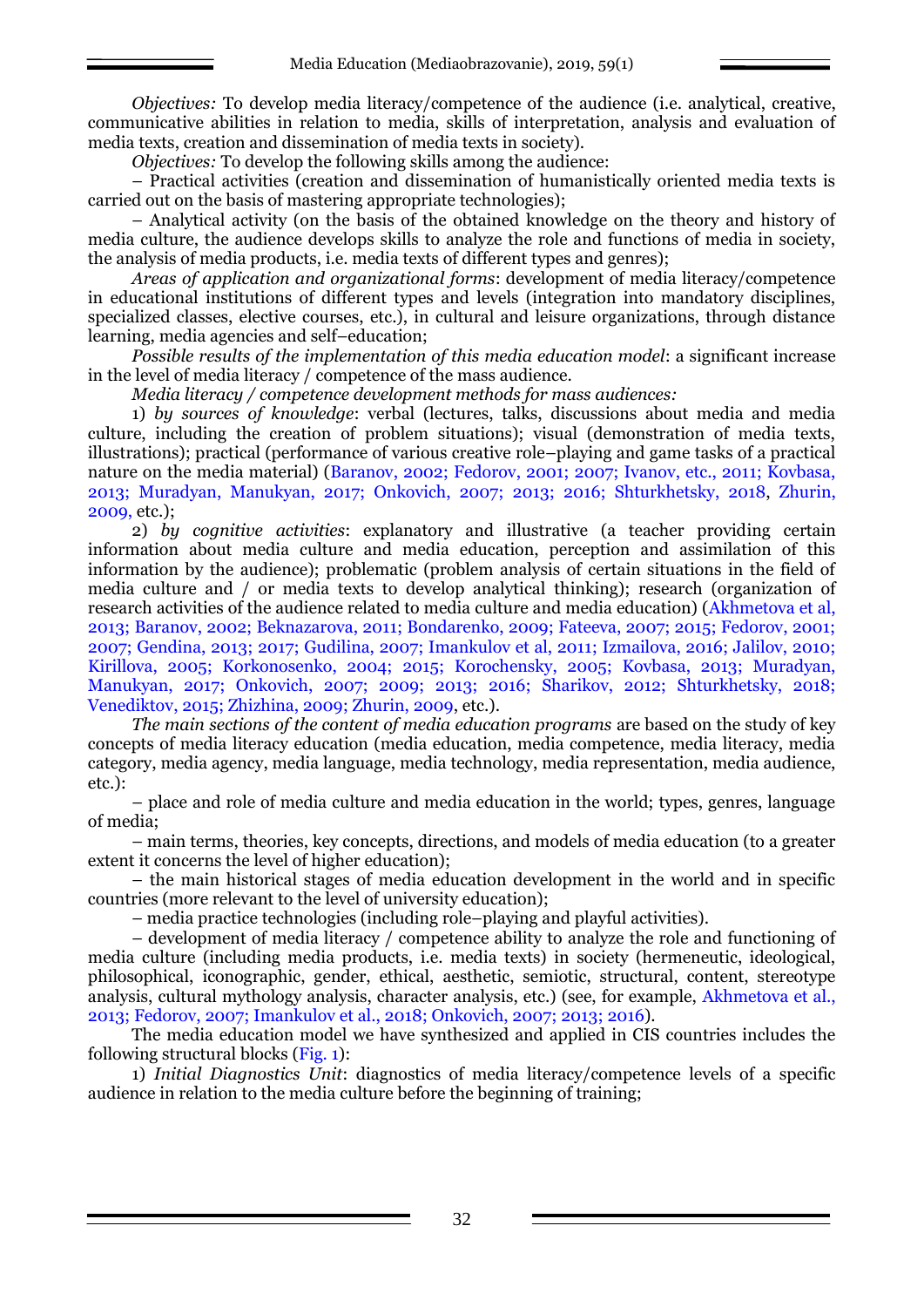

**Fig. 1.** Synthesized media education model, applied in the CIS countries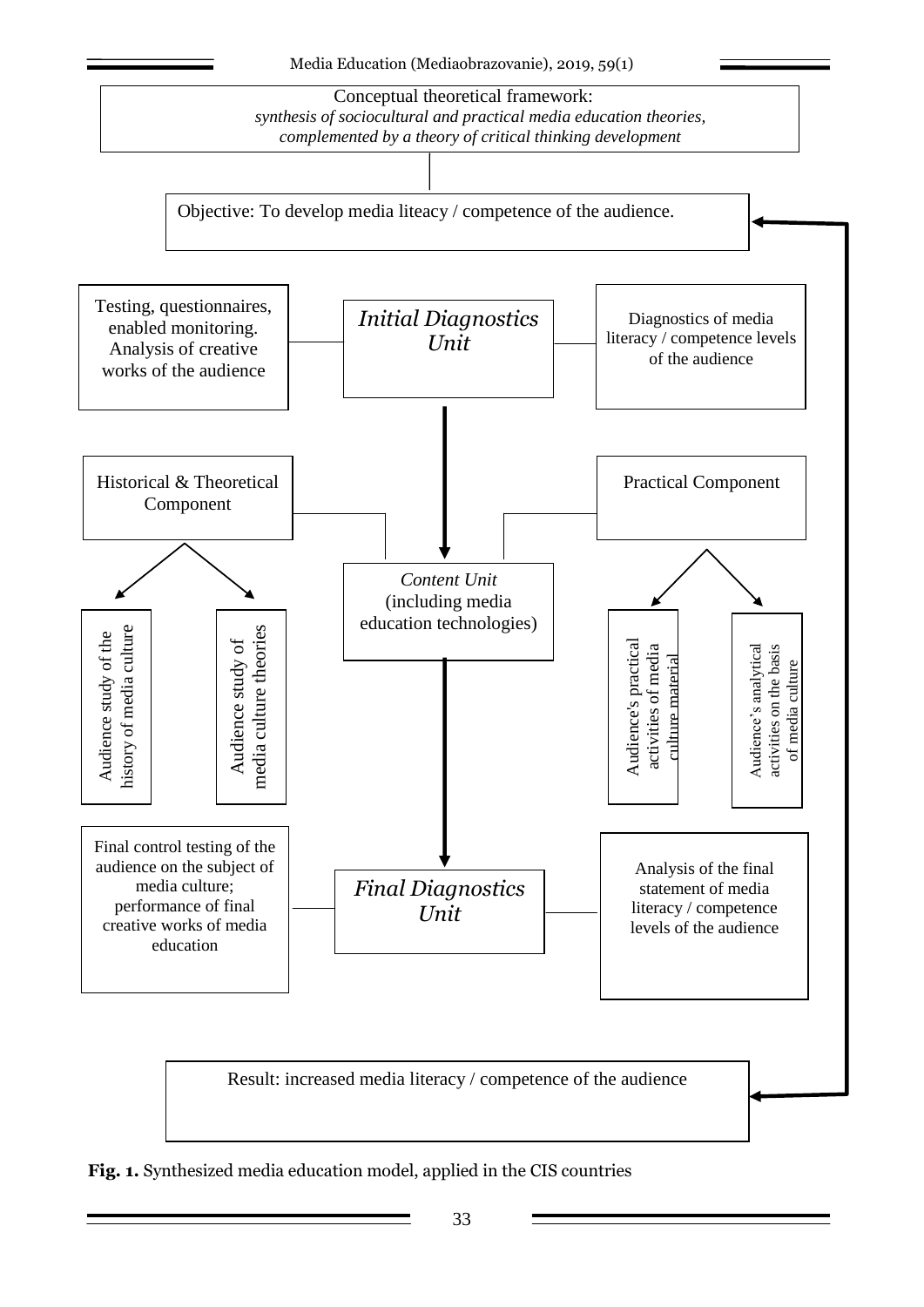2) *Content Unit:* historical and theoretical component (study of media culture history and theory) and practical component (practical activity on the basis of media culture material, i.e. development of creative skills of the audience to create and disseminate humanistically oriented media texts; analytical activity: development of skills of the audience to analyze the role and peculiarities of media culture functioning (including media products – media texts) in the society);

3) *Final Diagnostics Unit* (block of final diagnostics of media literacy/competence of the audience at the final stage of training).

At the same time, depending on the age peculiarities of a particular audience, some components of these blocks come to the fore in the media education model (e.g., studying the history and theory of media culture is more typical for the university level, practical and playful activities on the media material become dominant for young children, etc.).

For the full implementation of this model, of course, *indicators of media literacy/competence development of the audience* are needed. Of all the CIS countries, this aspect of media education is most consistently developed in Russia. In particular, as early as 2007, we proposed the following media literacy/media competency indicators for the audience

– *motivational* (motifs of contact with media and media texts: genre, thematic, emotional, epistemological, hedonistic, psychological, moral, intellectual, aesthetic, therapeutic, etc.);

– *contact* (frequency of communication/contact with media and media culture works – media texts);

– *information* (knowledge of terminology, theory and history of media culture, mass communication process, role and functions of media in society);

– evaluation activity (ability to analyze of the role and functions of media in society and media texts);

– *practical activity* (ability to create and disseminate own media texts);

– *creative* (the presence of creativity in various aspects of activity – perceptual, analytical, game, artistic, research, etc., related to media and media culture) (Fedorov, 2007).

#### **5. Conclusion**

Analysis of scientific monographs, articles and Internet resources allows us to conclude that there is no single concept of mass media education development in the CIS countries. Media educators in the CIS countries are generally oriented towards media literacy education as interpreted by UNESCO, however, in practice, there is often an imbalance when it comes to the development of competence in the field of information computer technologies, practical activities to create media texts or propaganda and counter–propaganda tasks.

Interest in media education at universities in the CIS countries is episodic: courses dedicated to the development of media literacy/ competence among students of non–media profiles are still very rare. Unlike many European Union countries (Gálik, Gáliková Tolnaiová, 2015; Kačinová, 2018; Petranová et al., 2017; [Šupšáková](https://www.communicationtoday.sk/author/bozena-supsakova/), 2016 and others), media education is still not integrated into school education. Vast opportunities of non–formal media education are not used everywhere.

That is why we have set ourselves the task of synthesizing a generalized model of mass media education based on the analysis of scientific monographs, articles, and Internet resources of the CIS countries, which can be used to develop media literacy / competence of the population. Media competence is in great demand all over the world today, so there is a whole range of tasks that should be solved at the state level and become the basis for the development of media education strategy in the CIS countries. When developing tools for implementing such a strategy, it may be useful to analyze the approaches, mechanisms, and experience of other European countries that are more successful in implementing policies in this area.

#### **6. Acknowledgements**

The reported study was funded by Russian Foundation for Basic Research (RFBR) according to the research project № 18–013–00022 "Mass Media Education in Commonwealth of Independent States – CIS (1992–2020)".

### **References**

Akhemetova et al, 2013 – *Akhmetova, L.S., Verevkin, A.V, Lifanova, T.Y., Shorokhov, D.P.* (2013). Media education in Kazakhstan. Almaty: Kazakh University, 254 p.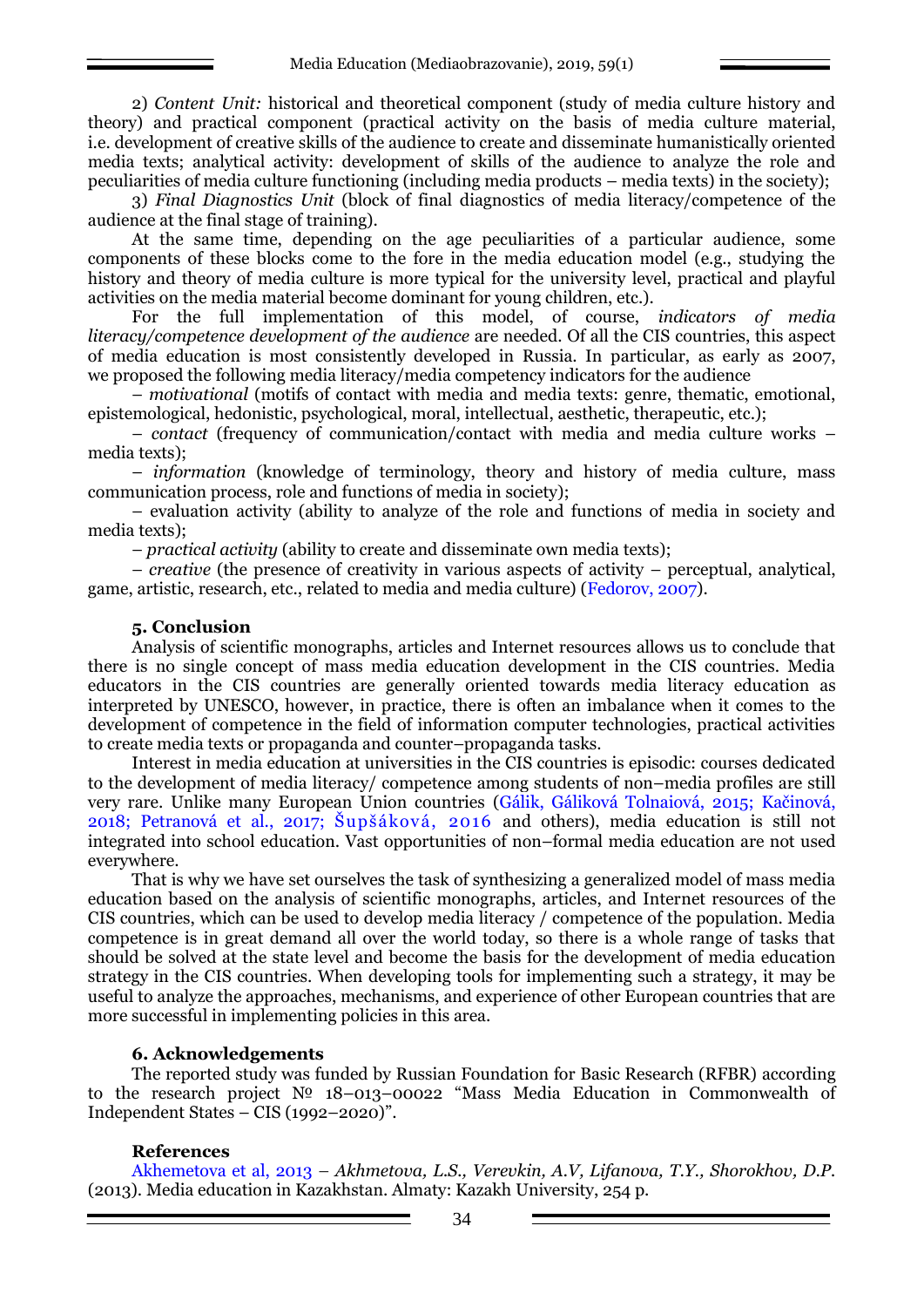Akhmetova et al, 2013 – *Akhmetova, L, Verevkin, A., Lifanova, T*. (2013). Media Education In the Context of Development of Kazakhstan Journalism. *World Applied Sciences Journal,* 25 (11): 1624–1629.

Baranov, 2002 – *Baranov, O.A.* (2002). Media education in school and university. Tver.

Beknazarova, 2011 – *Beknazarova, S.S.* (2011). Comparative analysis of the introduction of elements of media education in the learning process. *Media education,* 3: 75– 83.

Bondarenko, 2009 – *Bondarenko, E.A.* (2009). Media formation in the formation of a modern educational environment. *Educational technologies of the XXI century*. Moscow: Russian Academy of Education, 2009: 51–57.

Bucataru, 2018 – *Bucataru, V.* (2018). Media Literacy and The Challenge of Fake News. *Media Forward,* 1. [Electronic resource]. URL: [https://freedomhouse.org/sites/default/files/01](https://freedomhouse.org/sites/default/files/01–%20Fake_News–EN.pdf)– [Fake\\_News](https://freedomhouse.org/sites/default/files/01–%20Fake_News–EN.pdf)–EN.pdf

Działoszynski, Pilgun, 2011 – *Działoszynski, I.M., Pilgun M.A*. (2011). Media text: peculiarities of creation and functioning. Moscow: Higher School of Economics, 377 p.

Emets–Dobronosova, 2014 – *Emets–Dobronosova, Y.* (2014). "Media education" for the Kremlin recipe. [Electronic resource]. URL [https://krytyka.com/ua/community/blogs/](https://krytyka.com/ua/community/blogs/%20mediaosvita–za–kremlivskym–retseptom)  mediaosvita–za–[kremlivskym](https://krytyka.com/ua/community/blogs/%20mediaosvita–za–kremlivskym–retseptom)–retseptom

Fateeva, 2007 – *Fateeva, I.A.* (2007). Media education: theoretical basics and implementation experience. Chelyabinsk, 270 p.

Fateeva, 2015 – *Fateeva, I.A.* (2015). Topical issues of media education. Chelyabinsk: Chelyabinsk State University, 129 p.

Fedorov, 2001 – *Fedorov, A.V*. (2001). Media education: history, theory and methods. Rostov: CVVR, 708 p.

Fedorov, 2007 – *Fedorov, A.V.* (2007). Development of media competence and critical thinking of students of a pedagogical university. Moscow: ICO "Information for All", 616 p.

Fedorov, Levitskaya, 2018 – *Fedorov, A., Levitskaya, A.* (2018). Comparative analysis of the development of mass media education in the Commonwealth of Independent States (CIS) countries. *Media Education*, 58(3): 39–62. DOI: [10.13187/me.2018.3.39](http://dx.doi.org/10.13187/me.2018.3.39)

Gálik, Gáliková Tolnaiová, 2015 – *Gálik, S., Gáliková Tolnaiová, S.* (2015). Influence of the internet on the cognitive abilities of man. Phenomenological and hermeneutical approach. *Communication Today,* 6 (1): 4-15.

Gendina, 2013 – *Gendina, N.I.* (2013). Information Culture and Media Literacy in Russia. *Information Society,* 4: 77.

Gendina, 2017 – *Gendina, N.I.* (2017). UNESCO Curriculum on Media and Information Literacy for Teachers as an Object of Analysis and Adaptation in Russia and Uzbekistan. *Media Education,* 3: 27–44.

Gudilina, 2007 – *Gudilina, S.I.* (2007). Innovative activity in the field of media education. *Educational technologies of the XXI century OT'07*. Moscow: 8–13.

Imankulov et al, 2018 – *Imankulov, M., Usupbaeva, A., Tekimbaeva, A., Danilova, N., Shturhetsky, S., Kozhobekova, B.* (2018). Media and information literacy: resource book for the teacher*.* Bishkek: Media Support Center, 270 p.

Ivanov, 2011 – *Ivanov, V., Voloshenyuk, O., Kulchynska, L*. (2011). Media education and media literacy: a brief review. Kiev: 58 p.

Izmailova, 2016 – *Izmailova, K.* (2016). Media Education in Uzbekistan: Trends, Problems, Prospects. *Foreign Languages in Uzbekistan,* 6: 121–126.

Jalilov, 2010 – *Jalilov, A*. (2010). Problems and prospects of media education in Kazakhstan. *Journalism education* – *improvement the quality of education and new technologies*. Vienna: OSCE: 107–116.

Kačinová, 2018 – *Kačinová, V.* (2018). Media competence as a cross-curricular competence. *Communication Today*, 9 (1): 38-57.

Kirillova, 2005 – *Kirillova, N.B*. (2005). Media culture: from modern to postmodern*.* Moscow: Academic Project, 448 p.

Korkonosenko, 2004 *– Korkonosenko, S.G.* (2004). Teaching journalism. Professional and mass media education. Saint Petersburg: Mikhailov Publishing House, 240 p.

Korkonosenko, 2015 *– Korkonosenko, S.G.* (2015). Teaching Journalism at Higher School: Textbook. St. Petersburg.